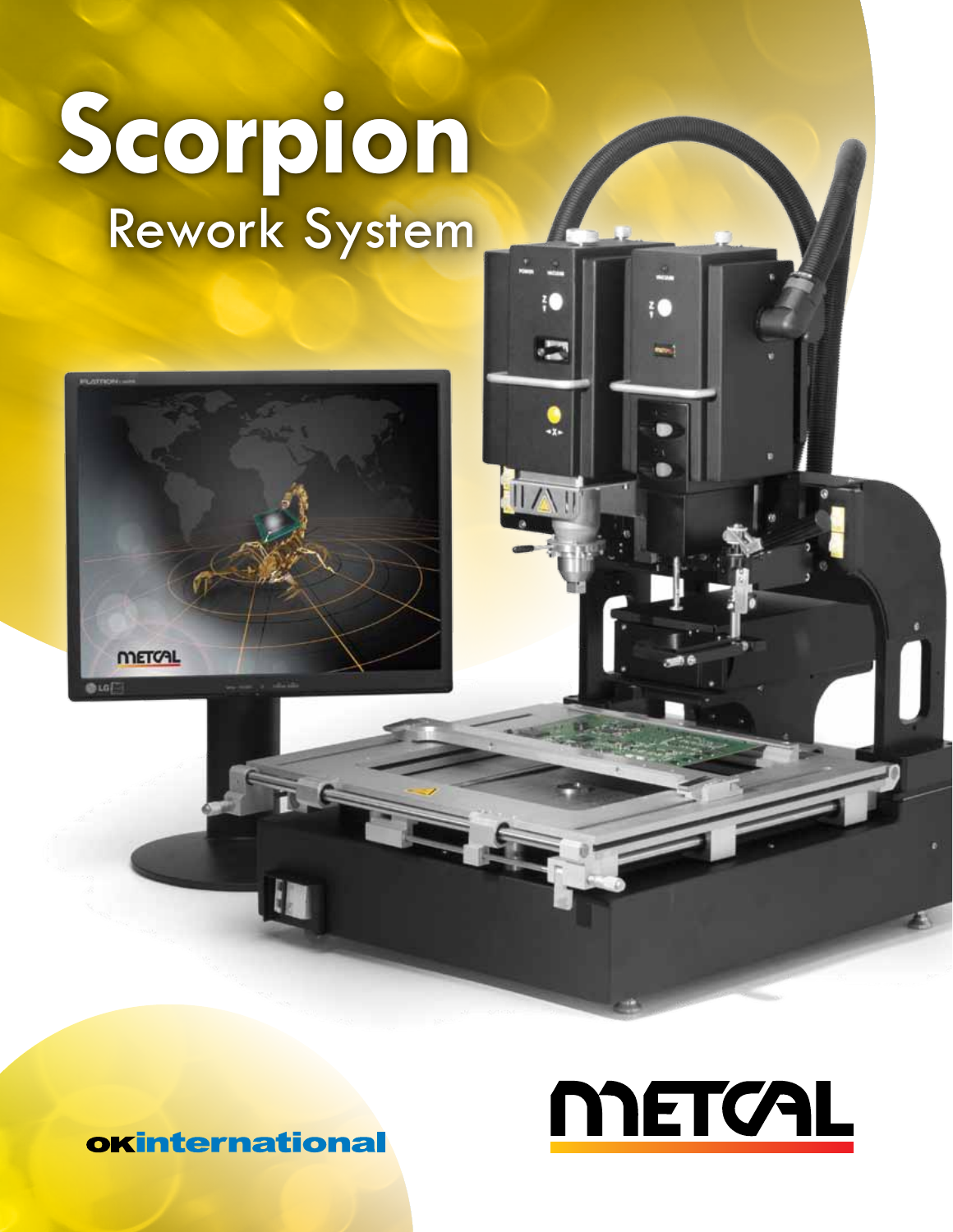# **MEET THE SCORPION REWORK SYSTEM**

The Scorpion Advanced Package Rework System ensures both accurate component placement and custom tailored reflow profiles in one user friendly, single platform rework system. The Scorpion System redefines precision and addresses the technical demands presented by component manufacturers today.

The challenges of array package rework, and the inability to easily inspect placement accuracy, call for a solution that allows for simultaneous viewing of Printed Circuit Board pads and component balls for accurate placement.

The Scorpion Rework System fills this need with quick, accurate placement through the vision system features LED lighting both top visualization and component alignment. The

use of an all new vision system employing dual image overlay technology. This new and bottom for shadow-free component HD camera is ready to go out of the box.

The two-head modular design allows the Scorpion Rework System to be tailored to the users specific rework needs and allows precision alignment of the smallest BGAs, QFNs and Micro SMDs with the highest accuracy. The open-ended board holder fits a wide variety of large, small and odd-shaped boards while allowing precise positioning over the patented dual subzone preheater.

The standard auto-profile mode ensures fast and easy profile creation with a minimum of setup time. By selecting your temperature targets any operator can quickly and accurately create reflow profiles for a wide variety of boards, and then save them in memory for future use.

Source temperatures and time intervals can be modified "On-the-Fly", eliminating the need to wait for the current profile to terminate before modifications can be made. Precise solder joint temperatures are measured and displayed on a real time graphical display, thus providing the necessary data to accurately and easily establish the optimum reflow profile for each particular application within minutes.

The modular design of the Scorpion Rework System allows it to be configured to the users specific needs. The two-head system with precision placement package features placement accuracy to 0.0015" (.038mm). The standard single-head system provides placement accuracy to 0.004" (.1mm).

The Scorpion system accepts the full range of APR and QX series reflow nozzles. Flux transfer plates and solder paste plates are available to ensure repeatable process control during the replacement operation.

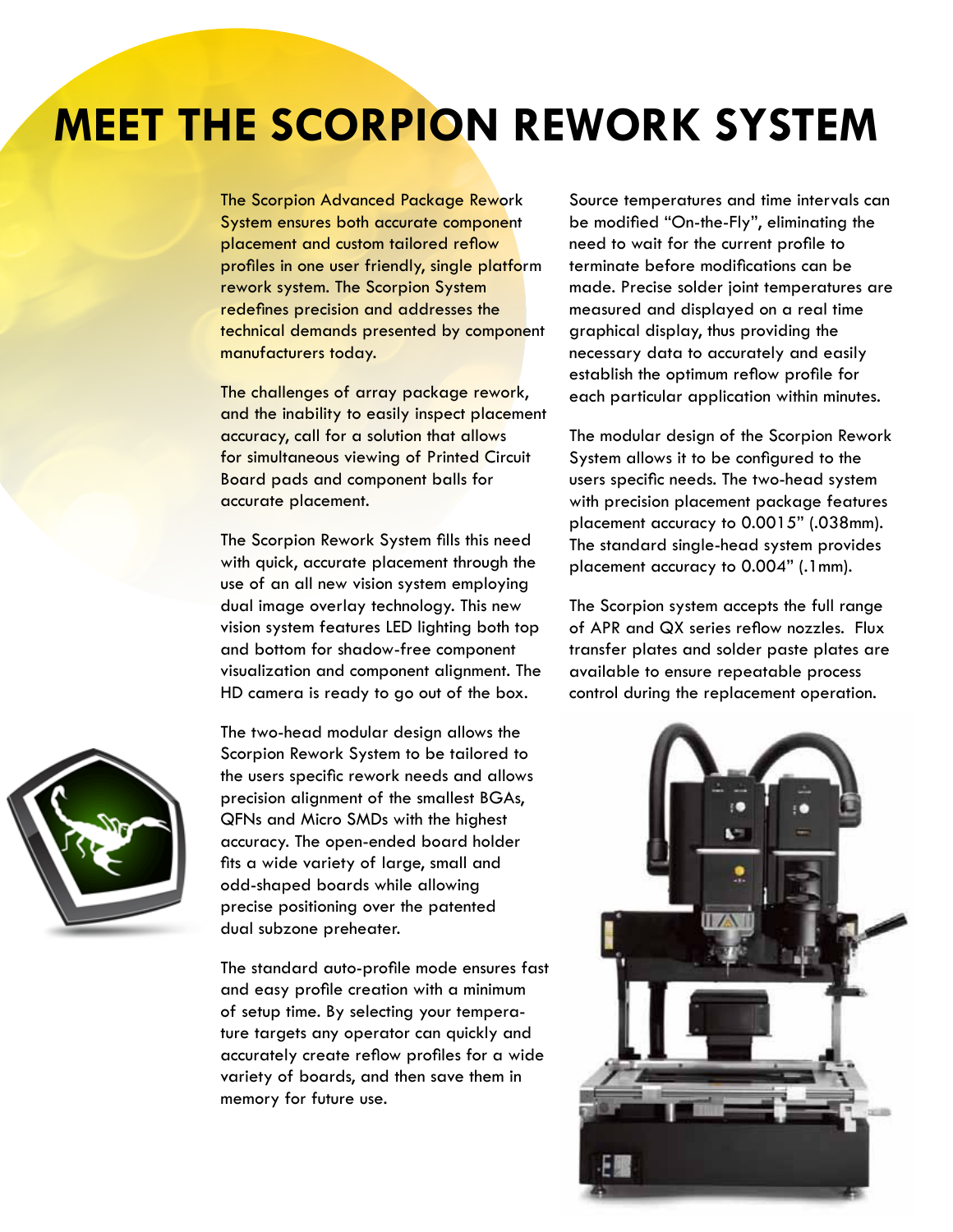#### **fHARDWARE FEATURES**

- Desktop sized
- 2800W dual zone preheater with 550W top heater
- 208-240VAC, 50/60Hz, 15A-13A, Single Phase
- Modular design allowing the customer to customize the unit to meet their needs
- A 343mm (13.5") x open-ended PCB holder with micrometer adjustment
- Mechanical X and Z axis movement on linear bearings for long-life and minimal maintenance
- Component is retracted automatically at the end of reflow when removing parts
- Linux-based integral computer
- External USB for file transfer
- SmartPlace Vision System is a high definition vision system which uses dual CMOS sensors to assist in the placement of components and requires no calibration.
- Optional Precision Placement Head (APR-SRS-UK1) for ultra fine pitch components with placement accuracy of .038mm (.0015")
- Optional Contactless IR Sensor for auto start at pre-determined temperatures



#### **Systems**

| APR-1100-SRS | Scorpion Rework System with        |
|--------------|------------------------------------|
|              | SmartPlace Technology              |
| APR-1200-SRS | Scorpion Rework System, SmartPlace |
|              | Technology & Precision Placement   |
|              | Package                            |

#### APR-1100-SRS



APR-1200-SRS

#### **Options**

APR-SRS-UK1 Precision Placement Package Upgrade Kit APR-SRS-UK2<sup>2</sup> Contactless IR Sensor Upgrade Kit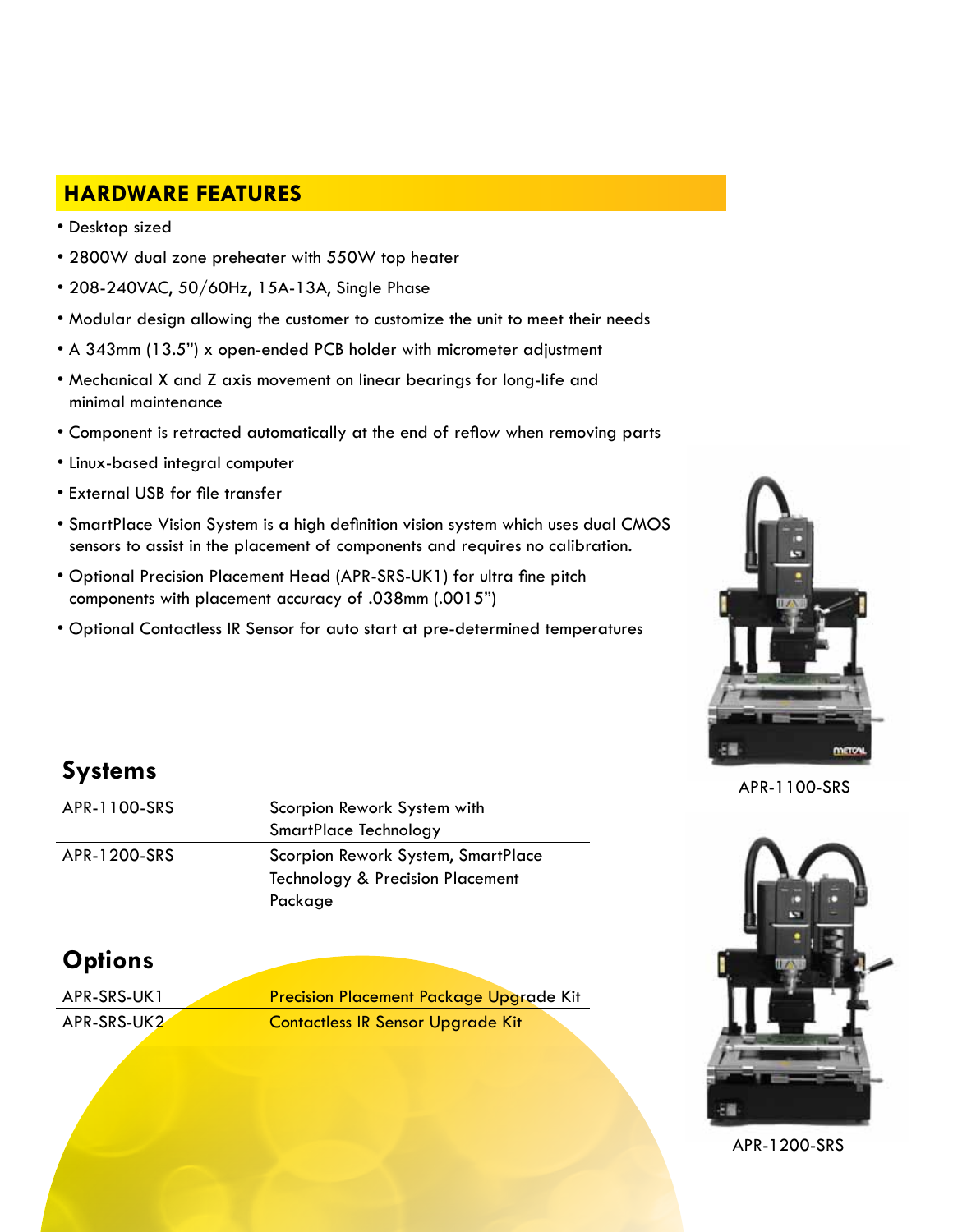

#### **SMARTPLACE TECHNOLOGY VISION SYSTEM FEATURES**

- Dual, full color HD camera
- 25x Digital Zoom
- 45mm x 45mm (1.77" x 1.77") viewing area
- Selectable camera view
- Diffused LED lighting for shadow-free component alignment

#### **SOFTWARE FEATURES**

- Auto-Profiling allows operators the ability to create successful reflow profiles the first time
- On the fly profile management of target set points, adding and subtracting time zones, and profile measurement points
- Real time graphical display of solder joint temperatures
- Internal storage of profile data with expansion and transfer via a USB flash drive
- Graphics-based user interface for simple operation
- Password protection for operators and engineers







#### **OPERATION FEATURES**

- Uses existing APR-5000 Series reflow and vacuum nozzles
- Precision Placement head uses pick and place machine nozzles
- Compact footprint for easy benchtop use
- Self-contained machine, no air supply needed. Plug it in and it is ready to operate.
- Made in the USA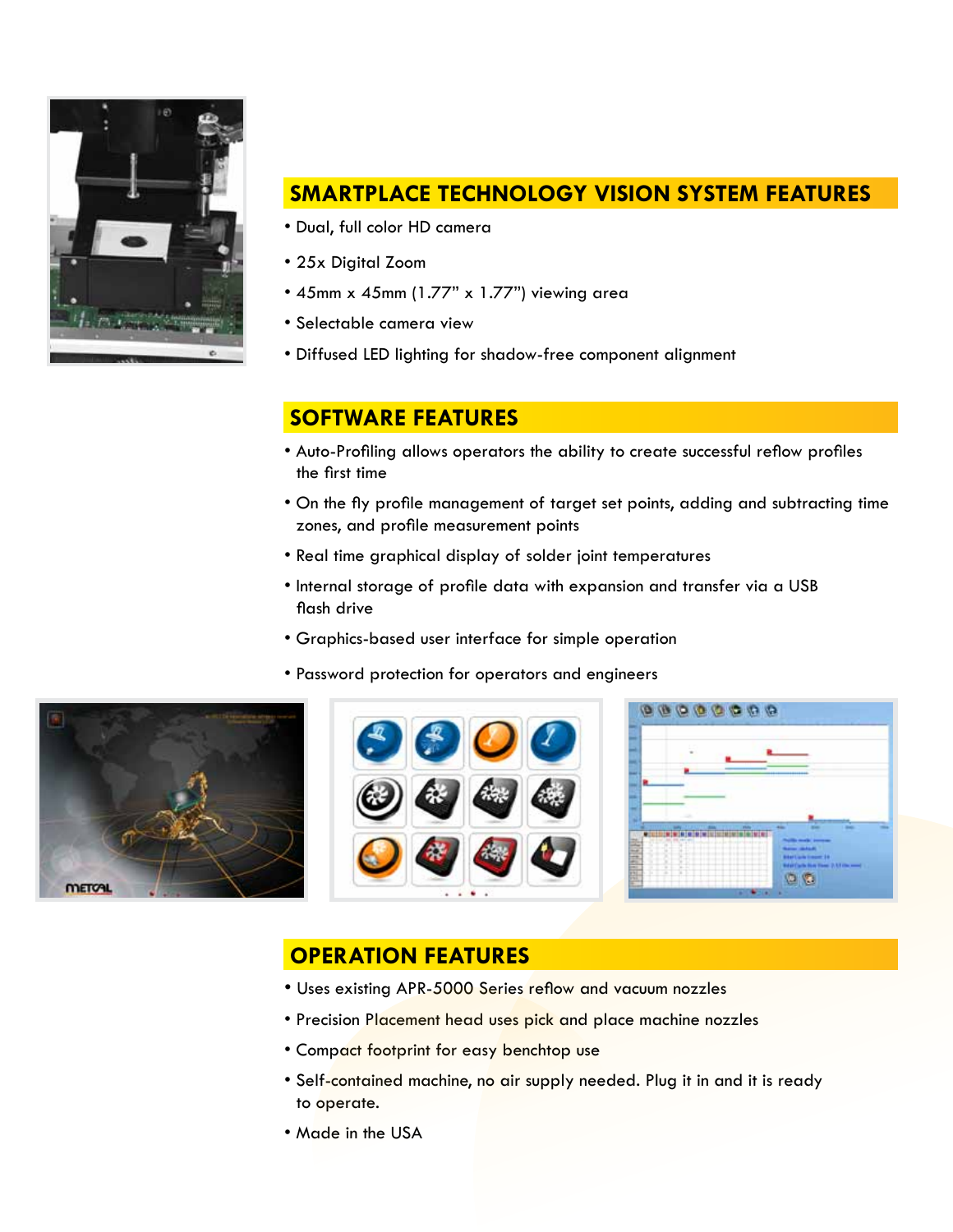## **TECHNICAL SPECIFICATIONS**

| <b>Input Voltage</b>              | 208-240VAC, 50/60Hz,                                   |
|-----------------------------------|--------------------------------------------------------|
|                                   | 15A-13A, Single Phase                                  |
| <b>Power Consumption</b>          |                                                        |
| <b>System Total</b>               | 2800W                                                  |
| <b>Pre-Heater</b>                 |                                                        |
| Inner Zone                        | 900W                                                   |
| Outer Zone                        | 1800W                                                  |
| <b>Reflow Head</b>                | 550W                                                   |
| <b>Temperature Control Type</b>   | Closed-Loop Control (Thermocouple)                     |
| <b>Maximum Source Temperature</b> |                                                        |
| <b>Reflow Head</b>                | 400°C (752°F)                                          |
| Pre-Heater                        | 350°C (662°F)                                          |
| <b>Top Nozzle Airflow</b>         |                                                        |
| <b>Top Airflow Control</b>        | Preset to Low, Medium, & High Flow Rates               |
| Supply                            | Self-Contained DC Pump (No Air Supply Required)        |
| <b>Component Handling</b>         |                                                        |
| Maximum Field of View             | 45mm x 45mm (1.77" x 1.77")                            |
| Minimum Size                      | $0.51$ mm x 0.25mm (0.020" x 0.10")                    |
| Maximum Weight                    | 55g (1.94 oz.)                                         |
| <b>PCB Handling Capability</b>    |                                                        |
| Maximum Size                      | 343mm (13.5") in Y axis, open-ended in X axis          |
| <b>Maximum Thickness</b>          | 6mm (0.25")                                            |
| System Dimensions (W x D x H)     | 457mm x 559mm x 660mm<br>$(18" \times 22" \times 26")$ |
| Weight                            | 63.5kg (140 lbs.)                                      |
| <b>System Warranty</b>            | One Year Parts & Labor, 90 Days for Heaters & Lamps    |
| <b>Agency Approvals</b>           | <b>TUV German Standards, CE</b>                        |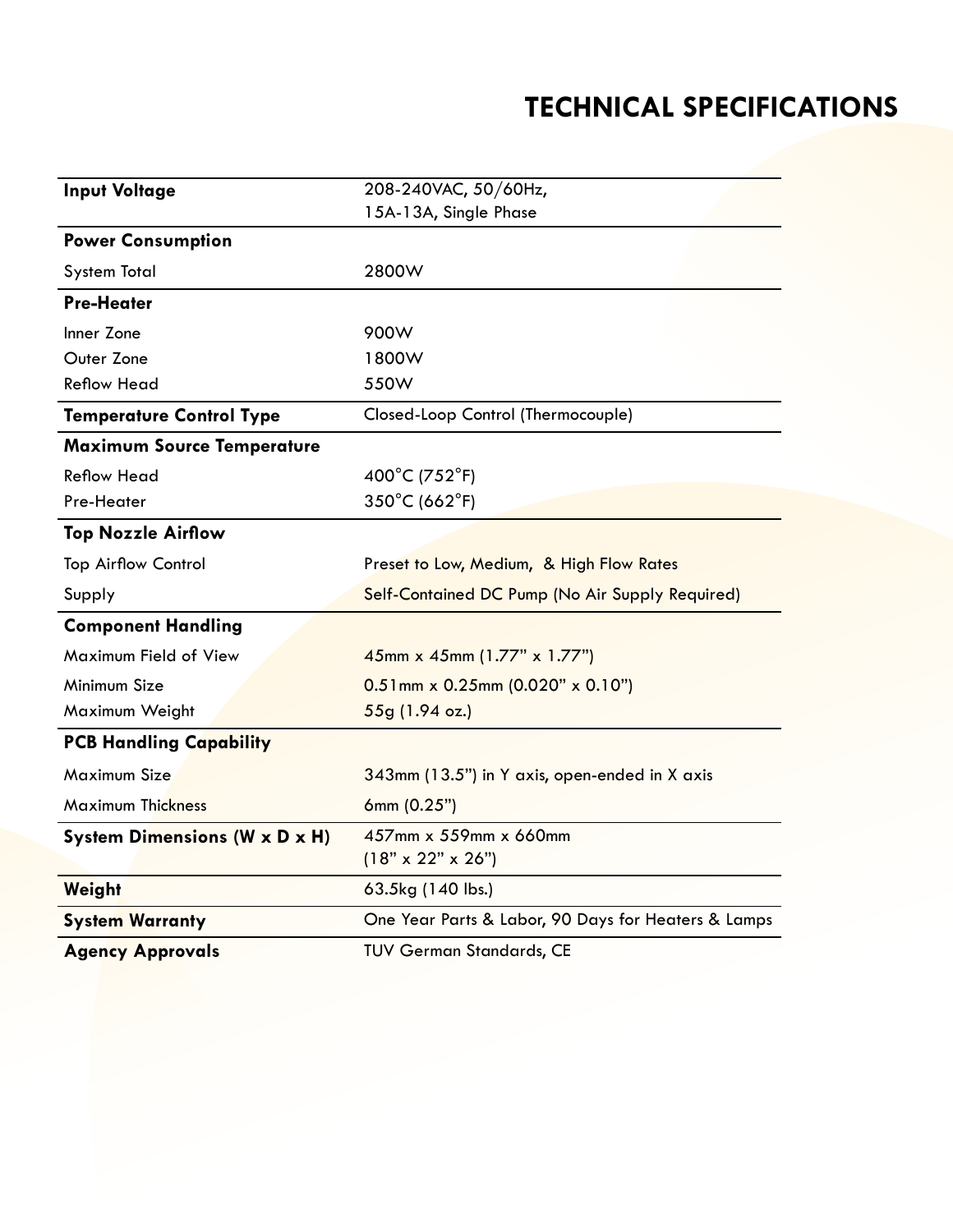# **APR-1100/1200-SRS Accessories**

| <b>Part Number</b>                          | Description                                                                                                                                                 |  |
|---------------------------------------------|-------------------------------------------------------------------------------------------------------------------------------------------------------------|--|
|                                             | Accessories included with APR-1100/1200-SRS                                                                                                                 |  |
| FSL-SRS-3                                   | Spring PCB Finger Long (Pack 3)                                                                                                                             |  |
| FSS-SRS-3                                   | Spring PCB Finger Short (Pack 3)                                                                                                                            |  |
| APR-TC3                                     | Thermocouple Multi-Colored Set, 36 Gauge (Pack 3)                                                                                                           |  |
| <b>VNZ-ORINGK</b>                           | O-Ring Kit (assortment, qty 5 for each of the 4 sizes)                                                                                                      |  |
| <b>VNZ-12</b>                               | Vacuum Pick-Up Nozzle, 12mm, Reflow Head                                                                                                                    |  |
| VNZ-08                                      | Vacuum Pick-Up Nozzle, 8mm, Reflow Head                                                                                                                     |  |
| <b>VNZ-05</b>                               | Vacuum Pick-Up Nozzle, 5mm, Reflow Head                                                                                                                     |  |
| <b>VNZ-01</b>                               | Vacuum Pick-Up Nozzle, 1mm, Reflow Head                                                                                                                     |  |
| AC-RP                                       | Nozzle Removal Pad                                                                                                                                          |  |
| APR-VRT                                     | Vacuum Nozzle Removal Tool                                                                                                                                  |  |
| SRS-PVT                                     | <b>Placement Verification Kit</b>                                                                                                                           |  |
| 20987                                       | CSP Adjustable V Block                                                                                                                                      |  |
| 19782                                       | BGA Adjustable V Block                                                                                                                                      |  |
| <b>KAP-100</b>                              | Pre-cut Kapton Tape (qty 100)                                                                                                                               |  |
| SRS-OPTICAL-KIT                             | <b>Optical Calibration Kit</b>                                                                                                                              |  |
| Accessories included with APR-1200-SRS Only |                                                                                                                                                             |  |
| UBS-SRS                                     | <b>Under Board Support</b>                                                                                                                                  |  |
| <b>PNZ-07</b>                               | Vacuum Pick-Up Nozzle, 0.7mm O/D, Fine Placer                                                                                                               |  |
| <b>PNZ-24</b>                               | Vacuum Pick-Up Nozzle, 2.4mm O/D, Fine Placer                                                                                                               |  |
| <b>PNZ-80</b>                               | Vacuum Pick-Up Nozzle, 8.0mm O/D, Fine Placer                                                                                                               |  |
| PNZ-AD                                      | Nozzle Adaptor for Fine Placer Head                                                                                                                         |  |
| <b>Optional Accessories not included</b>    |                                                                                                                                                             |  |
| APR-MRS-DEMOKIT                             | Demo PCB with BGA & CSP component                                                                                                                           |  |
| APR-MRS-DEMOPCB                             | Demo PCB (lead-free). No components                                                                                                                         |  |
| AC-TCK-40-36                                | Thermocouple Kit, 40 Gauge (Qty 2)                                                                                                                          |  |
| <b>DTBK-FC</b>                              | Flip Chip Flux Transfer Block Kit, set of 2 blocks, depth 0.025mm (0.001")<br>and 0.051 mm (0.002")                                                         |  |
| DTBK-USMD                                   | µSMD Flux Transfer Block Kit, set of 2 blocks, depth 0.08mm (0.003")<br>and 0.10mm (0.004"), used for solder balls 6-8 Mil (.15-2mm dia.)                   |  |
| DTP-BGA                                     | BGA Dip Transfer Plate Kit, set of 3 plates, apertures 28mm, 35mm, & 45mm,<br>depth 0.30mm (0.012") used for 1.27mm pitch, 30 Mil BGA balls (.76mm)         |  |
| DTP-CSP                                     | CSP Dip Transfer Plate Kit, set of 3 plates, aperatures 10mm, 16mm, and 21mm,<br>wdepth 0.15mm (0.006") BGA/CSP used for BGAs with 12 Mil balls (.3mm dia.) |  |
| DTP-40-8                                    | 8 Mil dip plate standard for 1mm pitch BGA with 20 Mil balls, 0.051mm (0.02")                                                                               |  |
| <b>VAC-P100</b>                             | Vacuum assist plate kit (qty 100)                                                                                                                           |  |
| VNZ12-ORING                                 | 12mm O-Rings (qty 50)                                                                                                                                       |  |
| VNZ08-ORING                                 | 8mm O-Rings (qty 50)                                                                                                                                        |  |
| VNZ05-ORING                                 | 5mm O-Rings (qty 50)                                                                                                                                        |  |
| <b>VNZ-005</b>                              | Vacuum pick up nozzle 0.5 mm OD 10mil hole                                                                                                                  |  |
| TF-1T                                       | Tape Feeder, uSMD                                                                                                                                           |  |
| TF-2T                                       | Tape Feeder, 0603 and 0402                                                                                                                                  |  |
| TF-3T                                       | Tape Feeder, 0201                                                                                                                                           |  |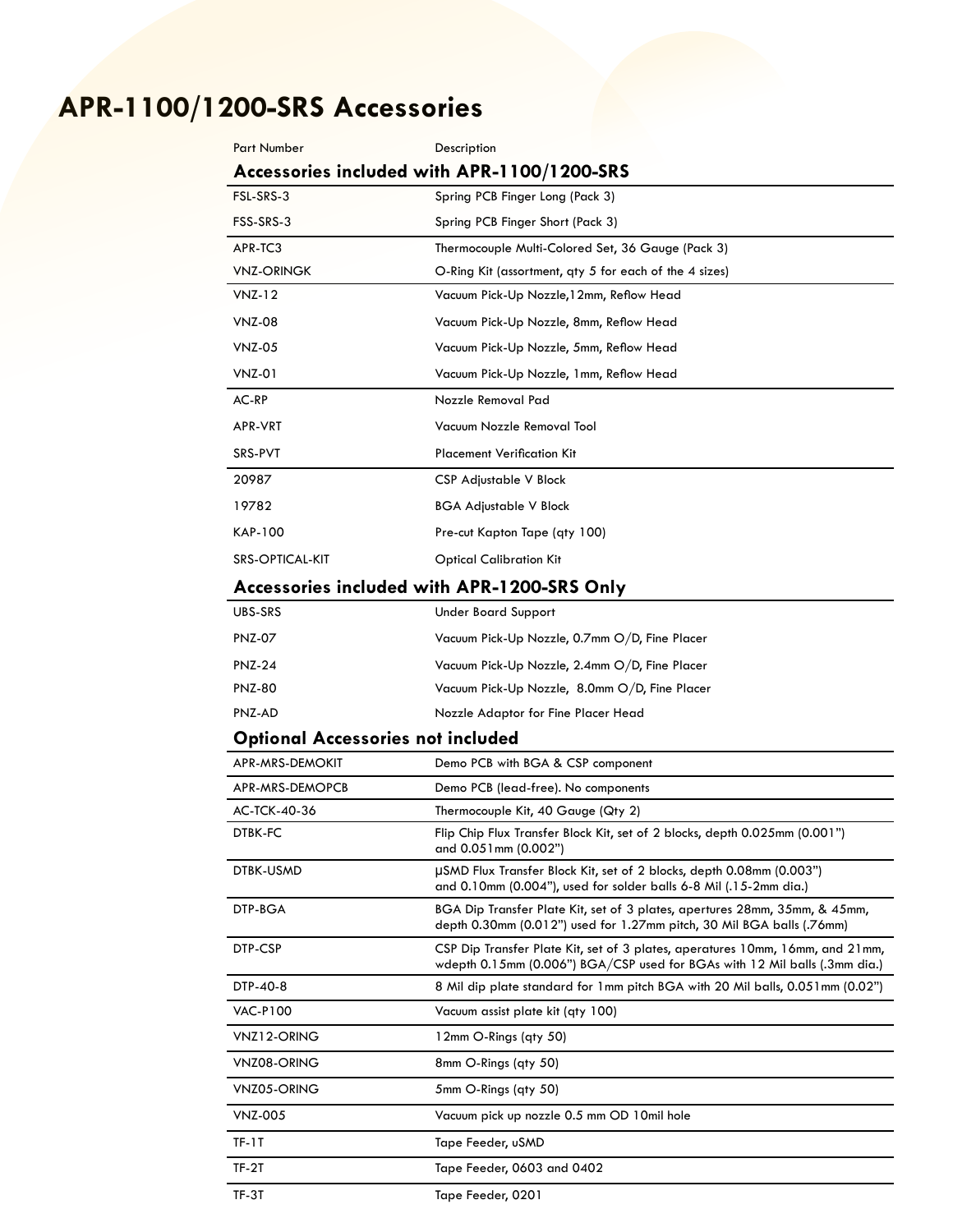### **Reflow Nozzles**

| Part Number       | Description                                               |
|-------------------|-----------------------------------------------------------|
| <b>APR-NK</b>     | Nozzle Kit (*Includes one of each)                        |
| <b>APR-NK-CSP</b> | CSP & Micro SMD Nozzle Kit (**Includes one of each)       |
| Custom nozzle     | Any custom size                                           |
| NZA-555-555-CGA   | Reflow Nozzle, 55.5mm x 55.5mm (column grid array nozzle) |
| NZA-470-470-CGA   | Reflow Nozzle, 47mm x 47mm (column grid array nozzle)     |
| NZA-355-455-CGA   | Reflow Nozzle, 35.5mm x 45.5mm (column grid array nozzle) |
| NZA-350-350-CGA   | Reflow Nozzle, 35mm x 35mm (column grid array nozzle)     |
| NZA-490-490*      | Reflow Nozzle, 49mm x 49mm                                |
| NZA-450-450       | Reflow Nozzle, 45mm x 45mm                                |
| NZA-400-400*      | Reflow Nozzle, 40mm x 40mm                                |
| NZA-350-350*      | Reflow Nozzle, 35mm x 35mm                                |
| NZA-300-300       | Reflow Nozzle, 30mm x 30mm                                |
| NZA-270-270*      | Reflow Nozzle, 27mm x 27mm                                |
| NZA-250-290       | Reflow Nozzle, 25mm x 29mm                                |
| NZA-230-230*      | Reflow Nozzle, 23mm x 23mm                                |
| NZA-200-200**     | Reflow Nozzle, 20mm x 20mm                                |
| NZA-180-180***    | Reflow Nozzle, 18mm x 18mm                                |
| $NZA-150-150**$   | Reflow Nozzle, 15mm x 15mm                                |
| NZA-130-130***    | Reflow Nozzle, 13mm x 13mm                                |
| NZA-100-100***    | Reflow Nozzle, 10mm x 10mm                                |
| NZA-080-095 ***   | Reflow Nozzle, 8mm x 9.5mm                                |
| NZA-080-080**     | Reflow Nozzle, 8mm x 8mm                                  |
| NZA-060-060 ***   | Reflow Nozzle, 6mm x 6mm                                  |
| NZA-030-ROUND     | Reflow Nozzle, 3mm ID round                               |
| NZA-TW-180-180    | Tweezer Nozzle, 18mm x 18mm                               |
| NZA-TW-150-150    | Tweezer Nozzle, 15mm x 15mm                               |
| NZA-TW-130-130    | Tweezer Nozzle, 13mm x 13mm                               |
| NZA-TW-100-100    | Tweezer Nozzle, 10mm x 10mm                               |
| NZA-TW-080-080    | Tweezer Nozzle, 8mm x 8mm                                 |
| NZA-TW-060-060    | Tweezer Nozzle, 6mm x 6mm                                 |